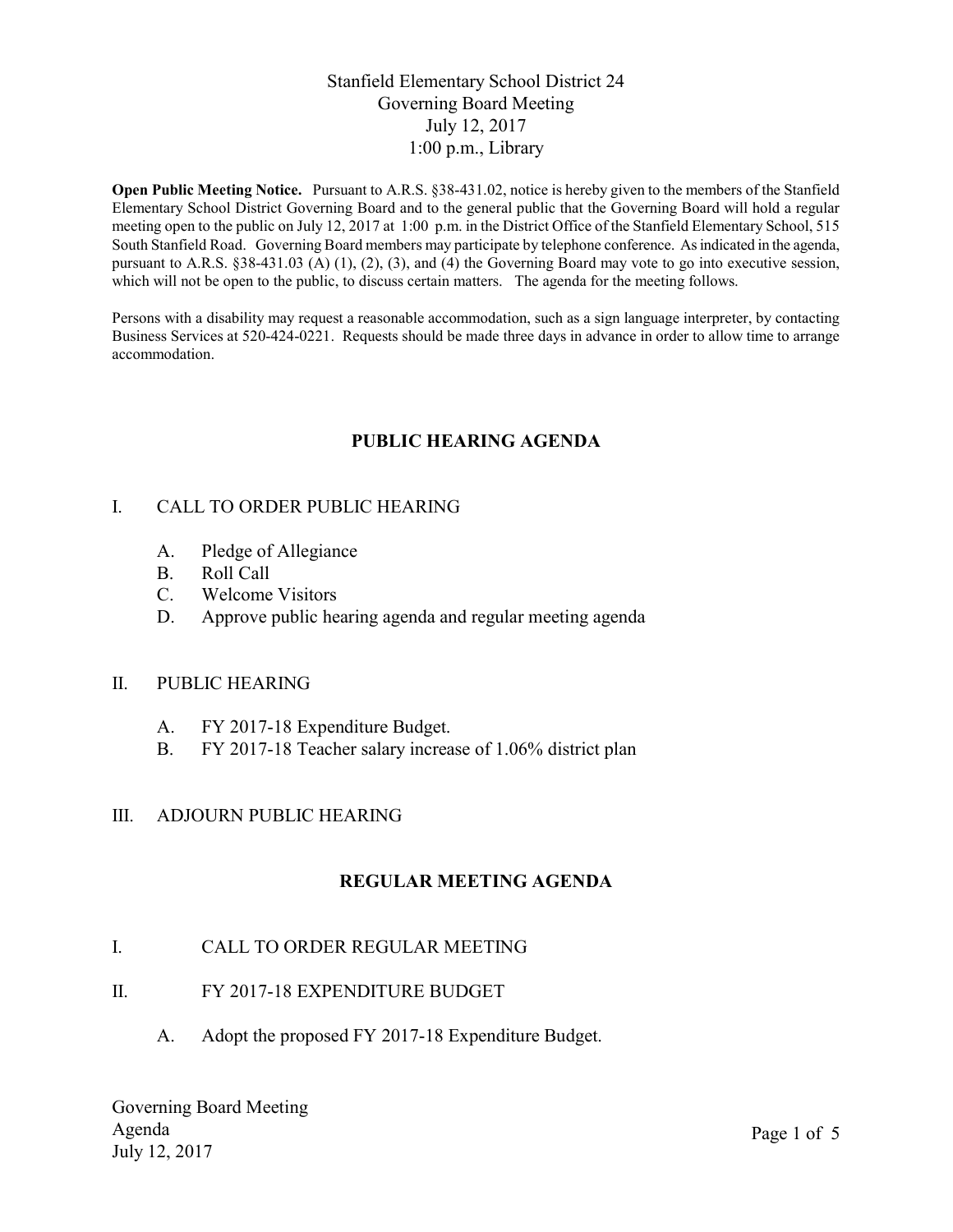- B. Authorize FY 2017-18 expenditures to exceed Program, Function, and Object section budgets.
- C. Approve the FY 2017-18 Teacher salary increase of 1.06% district plan

# III. CALL TO THE PUBLIC

Guidance for Public Participation in Board Meetings is provided in Policy BEDH. The President may recognize individuals wishing to address the Board under Call to the Public or under the item on the Agenda they wish to address. Each individual will be allowed five minutes unless additional time was requested and granted in advance by the Superintendent or President. ARS 38-432.02(H) provides that Board members shall not respond to comments unless the item is on the agenda.

The Board shall not hear personal complaints against school personnel or a person connected with the district. A procedure is provided by the Board for disposition of legitimate complaints in Policies KL, KB and KLD.

## LLAMADA AL PÚBLICO

La póliza BEDH, provee una guía publica para participar en juntas de la Mesa Directiva. El presidente de la Mesa Directiva puede reconocer a los individuos que desean dirigirse a la mesa bajo llamada al público o bajo el artículo en la agenda que desean tratar. A cada individuo se le otorgaran cinco minutos de tiempo, a menos que el Presidente o Superintendente le hayan concedido tiempo adicional por adelantado. La Póliza ARS 38- 432.02 dice que ningún miembro de la mesa responderá a ningún tipo de comentarios de temas que no estén en la agenda.

La mesa no oirá quejas personales en contra de personal de la escuela o personas que tengan alguna conexión con el Distrito. Para este tipo de quejas la mesa provee otro tipo de procedimientos para la disposición de quejas legítimas las cuales se encuentran en las siguientes Pólizas KL, KB, y KLD.

### IV. APPROVAL OF MINUTES

Approve the June 22, 2017 regular governing board meeting minutes.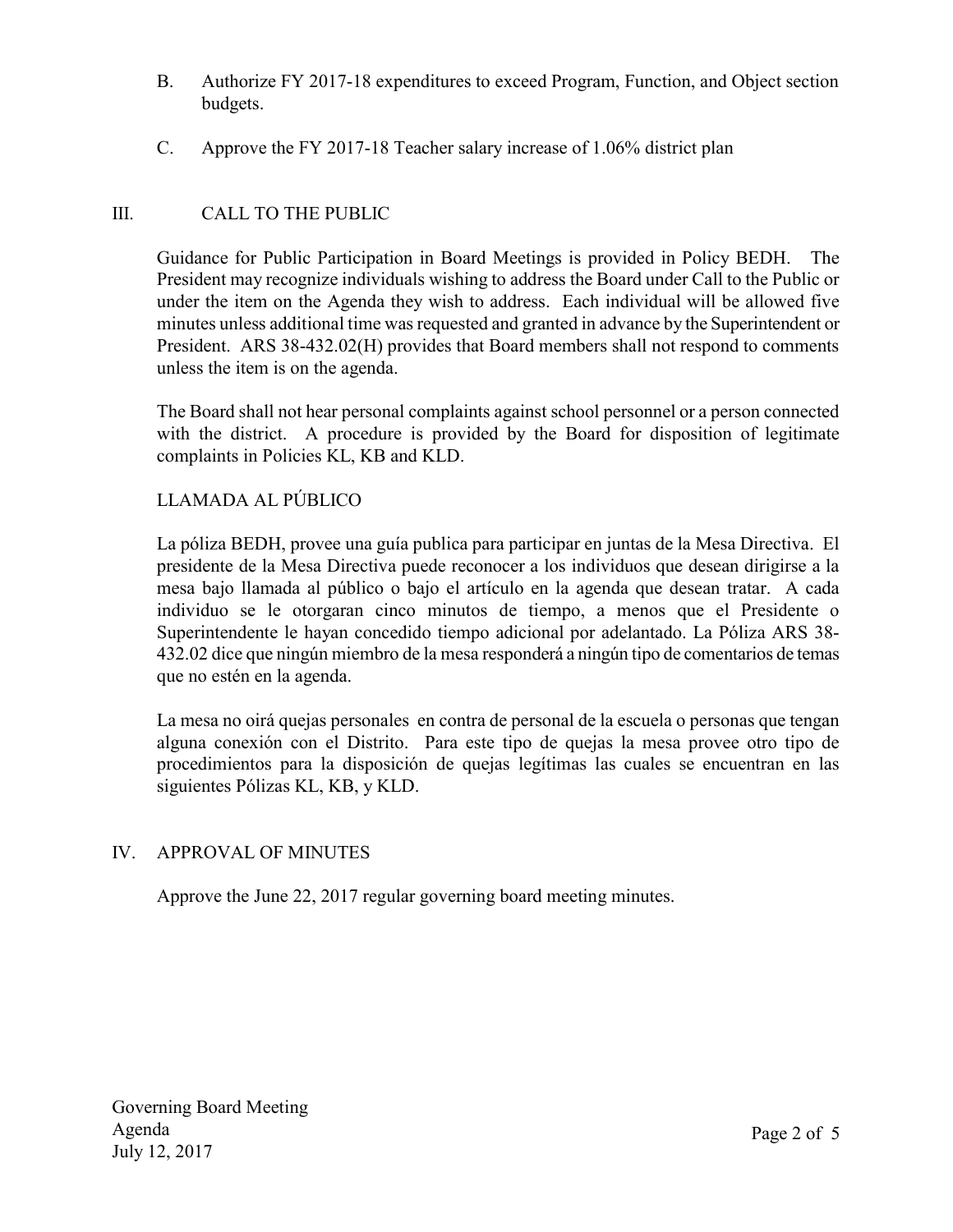## V. REPORTS

- A. Superintendent's Report 1. Status of Override for November, 2017
- B. June Public Funds Expenditure Reports. (Pages 1-4)
- C. June Student Activities Report. (Page 5)
- D. Principal's Report (Page 6)
- E. Operations Support Services Reports (Page 7) 1. Technology
- VI. NEW BUSINESS ACTION ITEMS PERSONNEL

All hiring is pending satisfactory completion of background investigation, records verification, and fingerprint report.

- A. Approve hire, Initial Teacher Appointment Contract, effective August 1, 2017:
	- 1. Ray Scanapico
	- 2. Dimple Dagatan
	- 3. Kay Marish Edulan
	- 4. Paulette Chambers-Allen
- B. Approve extra duty compensation for Kinder Camp for:
	- 1. Kay Marish Edulan
	- 2. Dimple Dagatan
	- 3. Maria Garcia
- C. Approve extra duty compensation for event staffing for the NABI Tournament for July, 2017 for Hermelina Liddell, Maria Garcia, Adriana Hernandez, Kelly Grapp, Krystal Bernal, Mary Wickes and Tracy Dove
- D. Accept letter of resignation for Dori Diaz, Driver/Driver Trainer, effective June 16, 2017 (Page 8)
- E. Approve hire, Teacher Appointment Contract, effective August 1, 2017 from Part Time Variable Contract for FY18 for Maria Garcia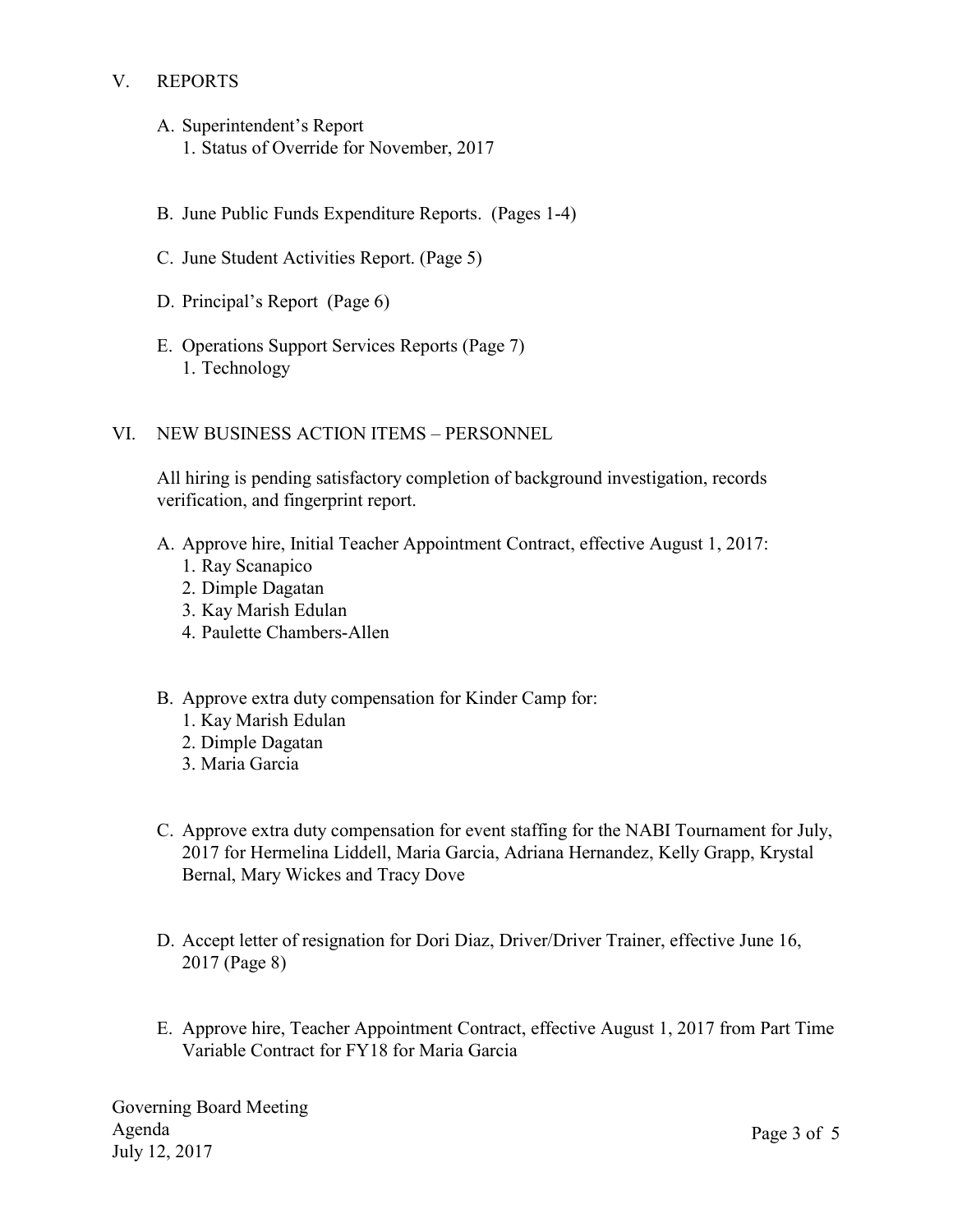- F. Approve hire, Teacher Appointment Contract effective August 4, 2017 from Teacher on Assignment for FY18 for Linda Johnson
- G. Approve FY2017-18 Contract Addendum for the 1.06% increase in teacher base salary (Pages 9 –10)
- H. Approve hire effective July 12, 2017, Notice of "At-Will" Appointment, 260-day schedule, 1.0 FTE position for Carlos Marin, Maintenance III

### VII. NEW BUSINESS ACTION ITEMS – BUSINESS

A. Ratify approval of payroll vouchers

| 1. PV34 | \$44,563.16 |
|---------|-------------|
| 2. PV35 | \$21,135.15 |

- B. Ratify approval of expense vouchers
	- 1. EV1757 \$ 97,932.84 2. EV1758 \$ 4,830.40
- C. Re-approve facilities use fee schedule for FY 2017-18.
- D. Approve 2017-2020 agreement for service commitment in return for subsidy of training expenses between Stanfield Elementary School District and Hermelina Liddell (Pages 11-14)
- E. Accept contract for services withdrawn by STARS for Psychological services for FY18 and award to Futures, LLC at the rate of \$80/hour for FY18
- F. Approve the FY18 Capital Plan Submission to the Arizona School Facilities Board (Pages 15-16)

### VIII. NEW BUSINESS ACTION ITEMS - SCHOOL

A. Accept the Stanfield Elementary School 2017-18 Student Handbook (Separate Packet)